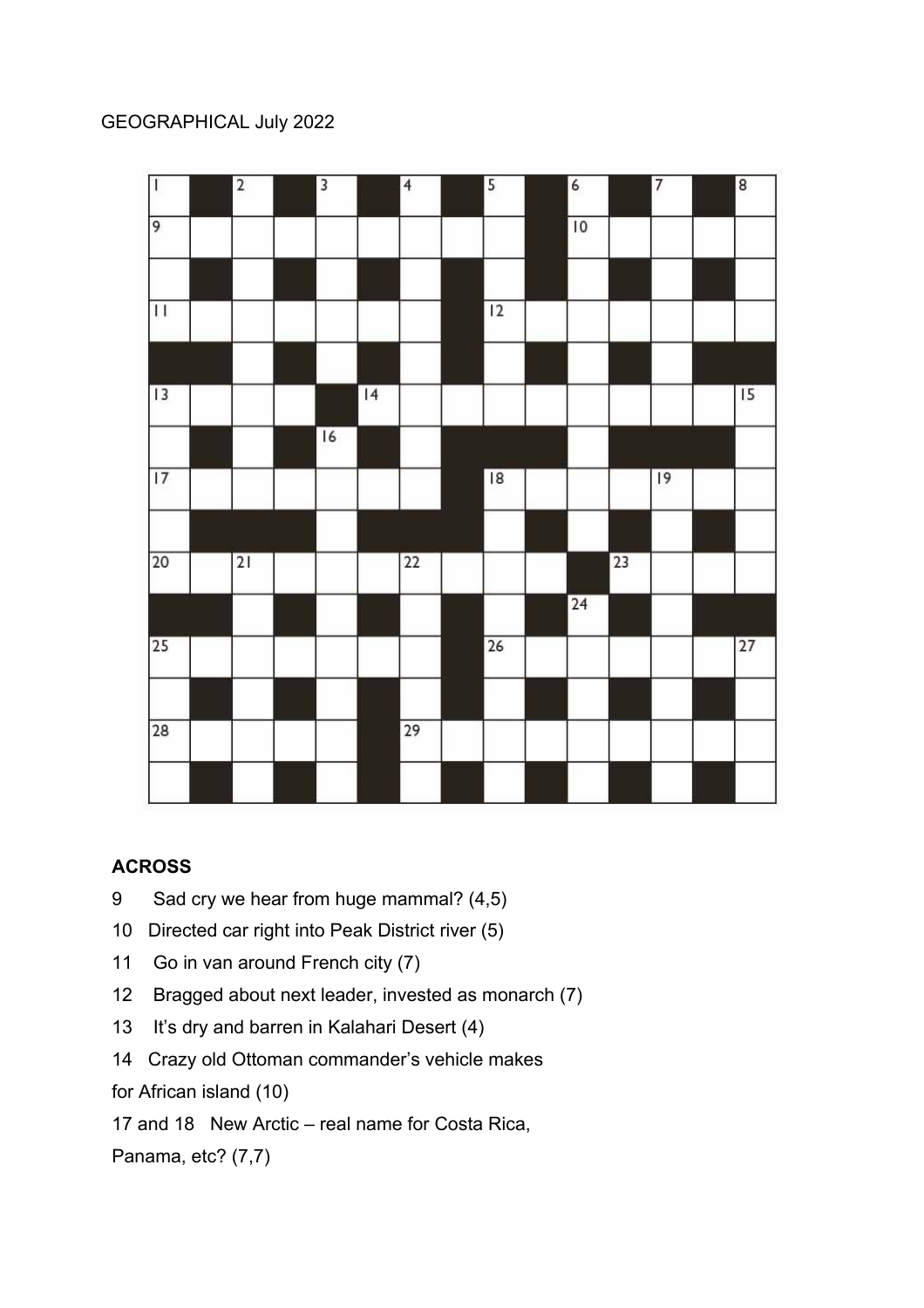20 Unfortunately I travel endlessly, babe – make it shorter! (10)

23 Pacific island starts to gather up American Marines (4)

25 Lie awkwardly in strong wind on this lake? (7)

26 Southern waterway incorporates delta – public outrage! (7)

28 It's clear it could be Salisbury (6)

29 Pleased about ice at formation – covered in ice sheets (9)

## **DOWN**

- 1 Major Swedish export from the drab Baltic! (4)
- 2 Travelling in Austin from north Africa (8)
- 3 Pig producing small hock, perhaps (5)
- 4 Llanfair damaged by precipitation? (8)
- 5 Thanks to the French, a bit of old England (6)
- 6 Recommends Scottish barristers? (9)
- 7 Gear wheel can upset brandy (6)
- 8 Go first to leeward, oddly (4)
- 13 Some maniac crashed in African capital (5)
- 15 Kingdom has genuine medieval capital (5)
- 16 Arctic territory that's not harmful to the

environment? (9)

- 18 Maybe in tears about a kind of well (8)
- 19 Flood but dune ain't destroyed! (8)
- 21 Song and dance over short commercial (6)
- 22 New categories sort out period of glaciation (3,3)
- 24 Bit of a hero, as I spotted desert water-hole! (5)
- 25 Stare in amazement at head of gorilla large

primate… (4)

27 …high-status female, young male and baby finally (4)

Send your entry to Geographical, 3.16 Q West, 1100 Great West Road, Brentford,